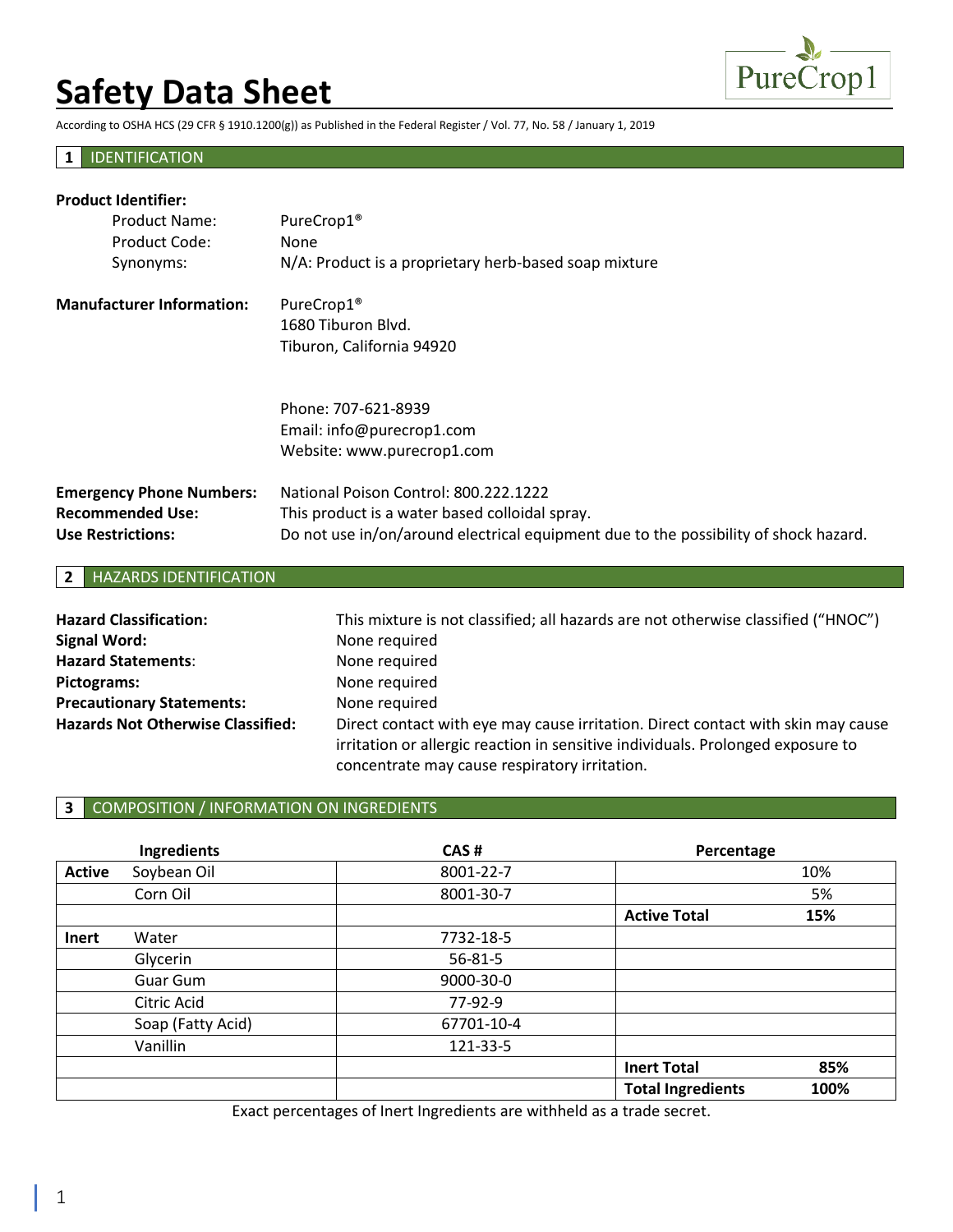

According to OSHA HCS (29 CFR § 1910.1200(g)) as Published in the Federal Register / Vol. 77, No. 58 / March 26, 2012

#### **4** FIRST-AID MEASURES

| Inhalation:<br>Eye Contact: | If symptoms occur, discontinue use and seek fresh air. Do not return to area until thoroughly ventilated.<br>Immediately flush eyes with a gentle stream of water for 10-15 minutes. Remove contact lenses, if<br>present, then continue rinsing. |
|-----------------------------|---------------------------------------------------------------------------------------------------------------------------------------------------------------------------------------------------------------------------------------------------|
| <b>Skin Contact:</b>        | Immediately wash skin with plenty of soap and water.                                                                                                                                                                                              |
| Ingestion:                  | Do not induce vomiting unless directed to do so by a physician or poison control center. Treat<br>symptomatically. In all cases, contact a physician or poison control center if irritation or symptoms                                           |

#### **5** FIRE-FIGHTING MEASURES

Use extinguishing media suitable for fire and surroundings such as CO2, water or foam. Wear proper protective equipment including respiratory protection.

persist. This product is not expected to cause delayed or acute effects.

| ACCIDENTAL RELEASE MEASURES<br>6              |                                                                                                                                                                                                                                                                                                                                                                                                                                                                                                                     |  |
|-----------------------------------------------|---------------------------------------------------------------------------------------------------------------------------------------------------------------------------------------------------------------------------------------------------------------------------------------------------------------------------------------------------------------------------------------------------------------------------------------------------------------------------------------------------------------------|--|
| <b>Personal Precautions:</b>                  | Remove ignition sources and thoroughly ventilate accidental release area.                                                                                                                                                                                                                                                                                                                                                                                                                                           |  |
| <b>Protective Equipment:</b>                  | Wear protective equipment, as appropriate, such as eye protection (safety glasses, face<br>shield), rubber gloves, long- sleeved shirt, long pants, socks and shoes/boots. In cases of<br>inadequate ventilation, a self-contained breathing apparatus may be used.                                                                                                                                                                                                                                                 |  |
| <b>Emergency Procedures:</b>                  | First responders and cleanup crew must wear appropriate protective gear/clothing.<br>Secure the accidental release area and call for trained, professional assistance as<br>warranted.                                                                                                                                                                                                                                                                                                                              |  |
| <b>Containment Procedures:</b>                | Immediately contain spills with dikes or absorbents to prevent migration and entry into<br>sewers or bodies of water.                                                                                                                                                                                                                                                                                                                                                                                               |  |
| <b>Cleanup Procedures:</b>                    | Large Spills: Use absorbent to soak up material. Transfer absorbent to suitable<br>containers for disposal. Clean spill area with water and absorbent; transfer to suitable<br>containers for disposal. Dispose of absorbent according to applicable local, state and/or<br>Federal regulations. Small Spills: Soak up spilled material with towels (paper and/or<br>fabric); dispose of towels in garbage. Rinse spill area with water and dry with towels<br>(paper and/or fabric); dispose of towels in garbage. |  |
| <b>HANDLING AND STORAGE</b><br>$\overline{7}$ |                                                                                                                                                                                                                                                                                                                                                                                                                                                                                                                     |  |
|                                               | Precautions for Safe Handling: Handle in accordance with good industrial hygiene and safety procedures. Keep<br>container lids closed when not in use. After exposure, wash hands with soap and water<br>before eating, drinking, smoking, using tobacco or using the toilet.                                                                                                                                                                                                                                       |  |
| <b>Storage Recommendations:</b>               | Store in a cool, dry area away from food/feed. Do not store in direct sunlight or                                                                                                                                                                                                                                                                                                                                                                                                                                   |  |

children.

extremely high/low temperatures. Store in original, closed container. Keep away from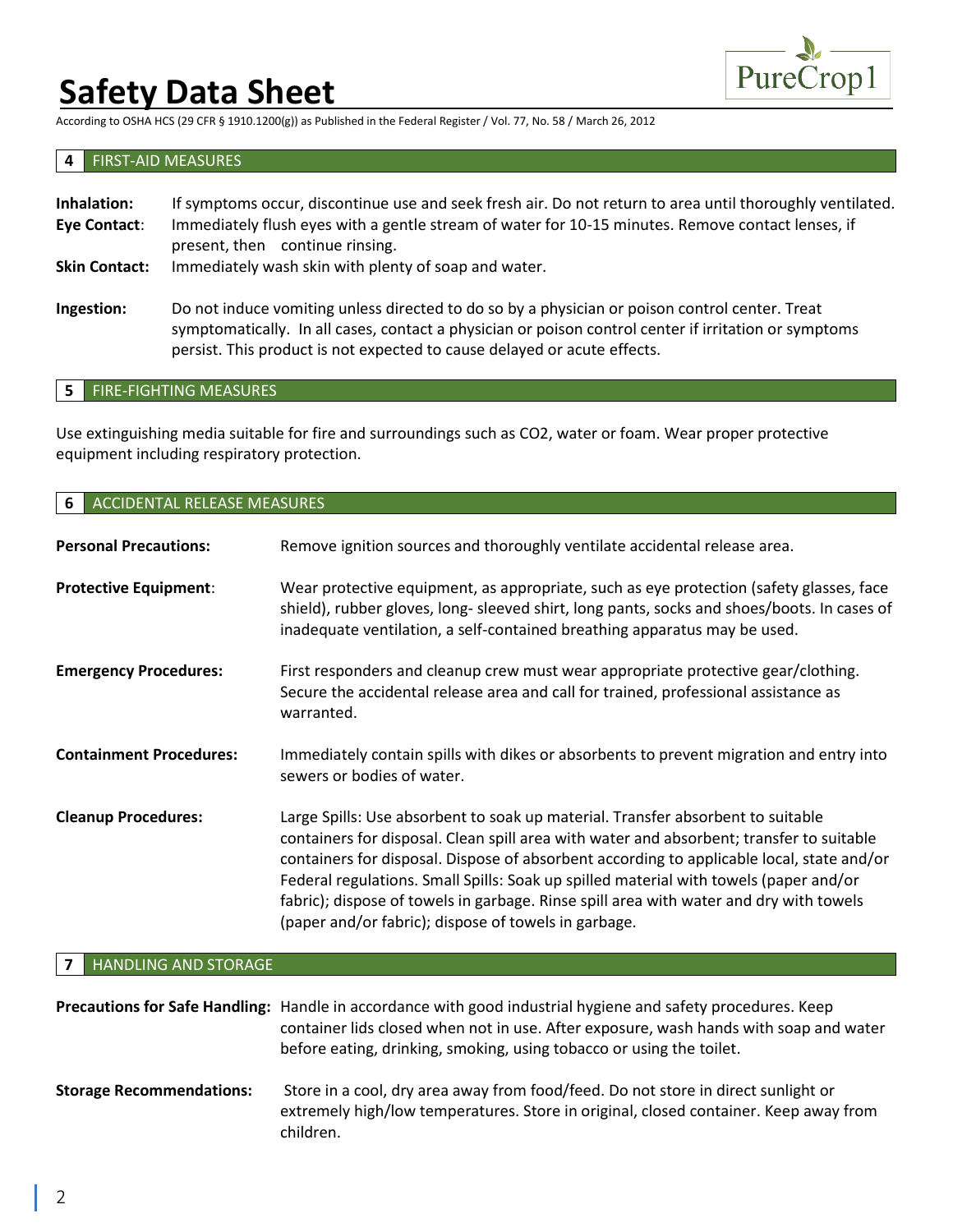

According to OSHA HCS (29 CFR § 1910.1200(g)) as Published in the Federal Register / Vol. 77, No. 58 / March 26, 2012

#### **8** EXPOSURE CONTROLS / PERSONAL PROTECTION

There are no available OSHA Permissible Exposure Limits ("PELs"), American Conference of Governmental Industrial Hygienists ("ACGIH") Threshold Limit Values ("TLVs") or any other exposure limits used or recommended for this mixture.

### **Appropriate Engineering Controls:** Use local exhaust ventilation when handling this product in small, enclosed spaces. Emergency eye wash fountains and safety showers should be available in the immediate vicinity of any potential exposure.

**Personal Protection:** Safety glasses may be advised to prevent direct eye contact. If repeated skin contact is possible, wearing rubber gloves is recommended. Respiratory protection is not normally necessary except when conditions may cause excessive inhalation of vapors/spray in small, enclosed areas; wear a NIOSH-approved organic vapor mask in such cases.

#### **9** PHYSICAL AND CHEMICAL PROPERTIES

| Auto-ignition temperature:       | N/A               | Partition coefficient: n-octanol/water: | N/D                  |
|----------------------------------|-------------------|-----------------------------------------|----------------------|
| Color:                           | Clear             | pH:                                     | N/D                  |
| Decomposition temperature:       | N/D               | Physical state:                         | Liauid               |
| Evaporation rate:                | N/D               | Relative density:                       | N/D                  |
| Flammability (solid,gas):        | N/A               | Solubility(ies):                        | Complete in water    |
| Flash point:                     | N/A               | Upper/lower explosive limits:           | N/A                  |
| Freezing point:                  | N/D               | Upper/lower flammability limits:        | N/A                  |
| Initial boiling point and range: | N/D               | Vapor pressure:                         | N/D                  |
| Melting point:                   | N/A               | Viscosity:                              | N/D                  |
| Odor:                            | Mild herbal aroma | N/A = Not Applicable                    | N/D = Not Determined |

#### **10** STABILITY AND REACTIVITY

| <b>Reactivity:</b>         | Hazardous reactions will not occur under normal use and/or storage conditions.                                                                                                                                          |
|----------------------------|-------------------------------------------------------------------------------------------------------------------------------------------------------------------------------------------------------------------------|
| <b>Chemical Stability:</b> | Product is stable under normal use and/or storage conditions. Safety issues will not arise should<br>the product change in physical appearance.                                                                         |
| Other:                     | Hazardous polymerization/decomposition will not occur. Do not expose to extreme high or low<br>temperatures. Avoid exposure to strong oxidizing agents. Avoid electric equipment due to<br>possibility of shock hazard. |

### **11** TOXICOLOGICAL INFORMATION

No toxicological data are available for this mixture. Likely routes of exposure are through inhalation and accidental eye/skin contact. Mild immediate effects such as irritation or redness may occur. No delayed or chronic effects due to exposure are expected from either short- or long-term exposure. No ingredient in this mixture is listed in the NTP Report on Carcinogens (latest edition) or has been found to be a potential carcinogen in the IARC Monographs (latest edition) or found to be a potential carcinogen by OSHA.